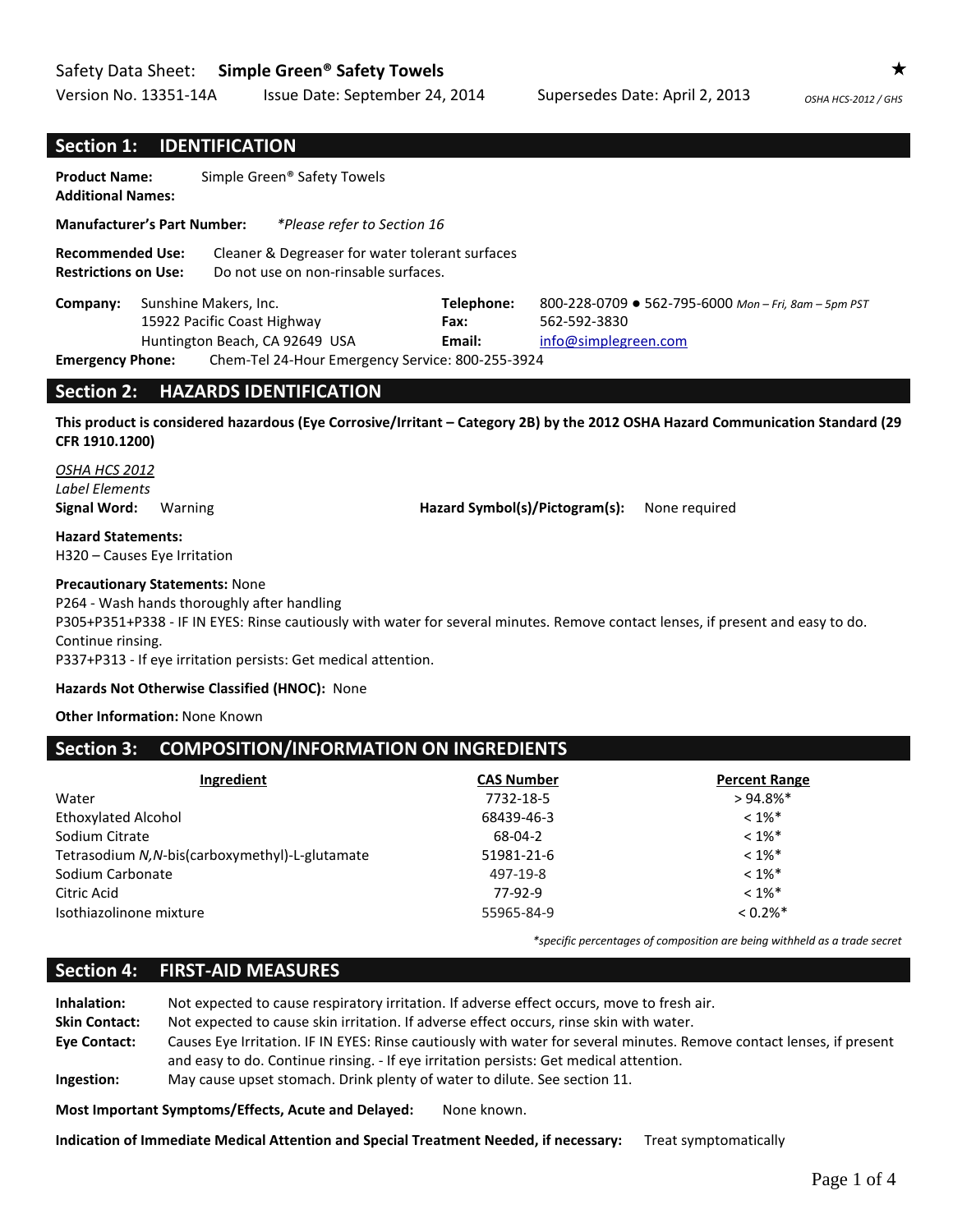Version No. 13351-14A Issue Date: September 24, 2014 Supersedes Date: April 2, 2013 *OSHA HCS-2012 / GHS*

# **Section 5: FIRE-FIGHTING MEASURES**

**Suitable & Unsuitable Extinguishing Media:** Use Dry chemical, CO2, water spray or "alcohol" foam. Avoid high volume jet water. **Specific Hazards Arising from Chemical:** In event of fire, fire created carbon oxides may be formed. **Special Protective Actions for Fire-Fighters:** Wear positive pressure self-contained breathing apparatus; Wear full protective clothing.

*This product is non-flammable. See Section 9 for Physical Properties.*

## **Section 6: ACCIDENTAL RELEASE MEASURES**

**Personal Precautions, Protective Equipment and Emergency Procedures:** *For non-emergency and emergency personnel:* See section 8 – personal protection. Avoid eye contact. Use safety goggles.

**Environmental Precautions:** Do not allow into open waterways and ground water systems.

**Methods and Materials for Containment and Clean Up:** Dike or soak up with inert absorbent material. See section 13 for disposal considerations.

## **Section 7: HANDLING AND STORAGE**

**Precautions for Safe Handling:** Ensure adequate ventilation. Keep out of reach of children. Keep away from heat, sparks, open flame and direct sunlight. Do not pierce any part of the container. Do not mix or contaminate with any other chemical. Do not eat, drink or smoke while using this product.

**Conditions for Safe Storage including Incompatibilities:** Keep container tightly closed. Keep in cool dry area. Avoid prolonged exposure to sunlight. Do not store at temperatures above 109 $^{\circ}$ F (42.7 $^{\circ}$ C). If separation occurs, mix the product for reconstitution.

## **Section 8: EXPOSURE CONTROLS / PERSONAL PROTECTION**

**Exposure Limit Values:** No components listed with TWA or STEL values under OSHA or ACGIH.

**Appropriate Engineering Controls:** Showers, eyewash stations, ventilation systems

### **Individual Protection Measures / Personal Protective Equipment (PPE)**

Eye Contact: Use protective glasses or safety goggles if splashing or spray-back is likely. Respiratory: Use in well ventilated areas or local exhaust ventilations when cleaning small spaces. Skin Contact: Use protective gloves (any material) when used for prolonged periods or dermally sensitive. General Hygiene Considerations: Wash thoroughly after handling and before eating or drinking.

## **Section 9: PHYSICAL AND CHEMICAL PROPERTIES**

| Colorless liquid on white polypropylene substrate<br>Appearance:       |               | <b>Partition Coefficient: n-octanol/water:</b> | Not determined                    |                                              |  |
|------------------------------------------------------------------------|---------------|------------------------------------------------|-----------------------------------|----------------------------------------------|--|
| Odor:                                                                  | No added odor |                                                | <b>Autoignition Temperature:</b>  | Non-flammable                                |  |
| <b>Odor Threshold:</b>                                                 |               | Not determined                                 | <b>Decomposition Temperature:</b> | $109^{\circ}$ F                              |  |
| pH:                                                                    |               | $8.5 - 9.5$                                    | Like water<br>Viscosity:          |                                              |  |
| <b>Freezing Point:</b>                                                 |               | $0^{\circ}$ C (32 $^{\circ}$ F)                | <b>Specific Gravity:</b>          | $1.01 - 1.03$                                |  |
| <b>Boiling Point &amp; Range:</b>                                      |               | $101^{\circ}$ C (213.8 $^{\circ}$ F)           | VOCs:                             | **Water & fragrance exemption in calculation |  |
| Not applicable<br><b>Flash Point:</b>                                  |               | SCAQMD 304-91 / EPA 24:<br>Not tested          |                                   |                                              |  |
| <b>Evaporation Rate:</b>                                               |               | Not determined                                 | CARB Method 310**:<br>$< 0.5$ g/L | $< 0.05\%$<br>$<$ 0.004 lb/gal               |  |
| Flammability (solid, gas):<br>Not applicable                           |               |                                                | SCAQMD Method 313:                | Not tested                                   |  |
| <b>Upper/Lower Flammability or Explosive Limits:</b><br>Not applicable |               | <b>VOC Composite Partial Pressure:</b>         | Not determined                    |                                              |  |
| <b>Vapor Pressure:</b>                                                 |               | Not determined                                 | <b>Relative Density:</b>          | $8.42 - 8.53$ lb/gal                         |  |
| <b>Vapor Density:</b>                                                  |               | Not determined                                 | Solubility:                       | 100% in water                                |  |
|                                                                        |               |                                                |                                   |                                              |  |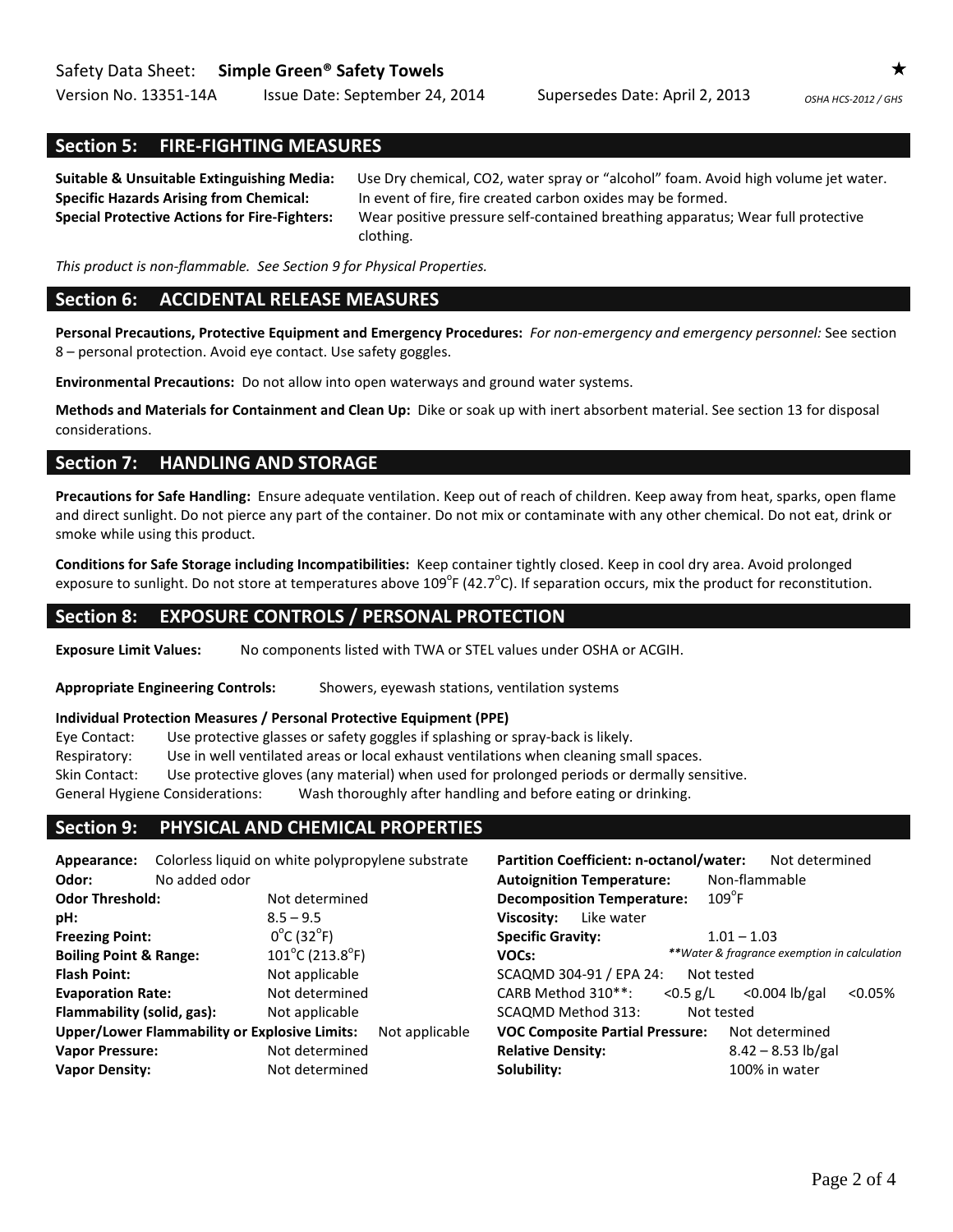## Safety Data Sheet: **Simple Green® Safety Towels**

Version No. 13351-14A Issue Date: September 24, 2014 Supersedes Date: April 2, 2013 OSHA HCS-2012 / GHS

# **Section 10: STABILITY AND REACTIVITY**

| <b>Reactivity:</b>                         | Non-reactive.                                                                       |
|--------------------------------------------|-------------------------------------------------------------------------------------|
| <b>Chemical Stability:</b>                 | Stable under normal conditions $70^{\circ}F(21^{\circ}C)$ and 14.7 psig (760 mmHg). |
| <b>Possibility of Hazardous Reactions:</b> | None known.                                                                         |
| <b>Conditions to Avoid:</b>                | Excessive heat or cold.                                                             |
| <b>Incompatible Materials:</b>             | Do not mix with oxidizers, acids, bathroom cleaners, or disinfecting agents.        |
| <b>Hazardous Decomposition Products:</b>   | Normal products of combustion - CO, CO2.                                            |

## **Section 11: TOXICOLOGICAL INFORMATION**

| <b>Likely Routes of Exposure:</b> | Inhalation -          | Overexposure may cause headache.                                       |
|-----------------------------------|-----------------------|------------------------------------------------------------------------|
|                                   | <b>Skin Contact -</b> | Not expected to cause irritation, repeated contact may cause dry skin. |
|                                   | Eye Contact -         | Causes eve irritation.                                                 |
|                                   | Ingestion -           | May cause upset stomach.                                               |

*Symptoms related to the physical, chemical and toxicological characteristics:* no symptoms expected under typical use conditions. *Delayed and immediate effects and or chronic effects from short term exposure:* no symptoms expected under typical use conditions. *Delayed and immediate effects and or chronic effects from long term exposure:* headache, dry skin, or skin irritation may occur. *Interactive effects:* Not known.

### Numerical Measures of Toxicity

| <b>Acute Toxicity:</b> | Oral $LD_{50}$ (rat)      | > 5 g/kg body weight                                                                                   |
|------------------------|---------------------------|--------------------------------------------------------------------------------------------------------|
|                        | Dermal $LD_{50}$ (rabbit) | > 5 g/kg body weight                                                                                   |
|                        |                           | Calculated via OSHA HCS 2012 / Globally Harmonized System of Classification and Labelling of Chemicals |

| <b>Skin Corrosion/Irritation:</b> | No ingredients trigger or classify under this category. |
|-----------------------------------|---------------------------------------------------------|
| <b>Eye Damage/Irritation:</b>     | Causes eye irritation (GHS 2B)                          |
| <b>Germ Cell Mutagenicity:</b>    | Mixture does not classify under this category.          |
| Carcinogenicity:                  | Mixture does not classify under this category.          |
| <b>Reproductive Toxicity:</b>     | Mixture does not classify under this category.          |
| <b>STOT-Single Exposure:</b>      | Mixture does not classify under this category.          |
| <b>STOT-Repeated Exposure:</b>    | Mixture does not classify under this category.          |
| <b>Aspiration Hazard:</b>         | Mixture does not classify under this category.          |

## **Section 12: ECOLOGICAL INFORMATION**

| Ecotoxicity:<br><b>Aquatic:</b><br>Terrestrial:                                                | Volume of ingredients used does not trigger toxicity classifications under the Globally Harmonized System of<br>Classification and Labelling of Chemicals.<br>Based on similar formulations, Aquatic Toxicity of fluid is expected to be ≥100 mg/L<br>Not tested on finished formulation. |                                                                                                                                                |
|------------------------------------------------------------------------------------------------|-------------------------------------------------------------------------------------------------------------------------------------------------------------------------------------------------------------------------------------------------------------------------------------------|------------------------------------------------------------------------------------------------------------------------------------------------|
| <b>Bioaccumulative Potential:</b><br><b>Mobility in Soil:</b><br><b>Other Adverse Effects:</b> | <b>Persistence and Degradability:</b>                                                                                                                                                                                                                                                     | Based on similar formulations, fluid is expected to be Readily Biodegradable<br>No data available.<br>No data available.<br>No data available. |

# **Section 13: DISPOSAL CONSIDERATIONS**

**Unused or Used wipes:** May be considered hazardous in your area depending on usage and tonnage of disposal – check with local, regional, and or national regulations for appropriate methods of disposal.

**Empty Containers:** May be offered for recycling.

Never dispose of used degreasing rinsates into lakes, streams, and open bodies of water or storm drains.